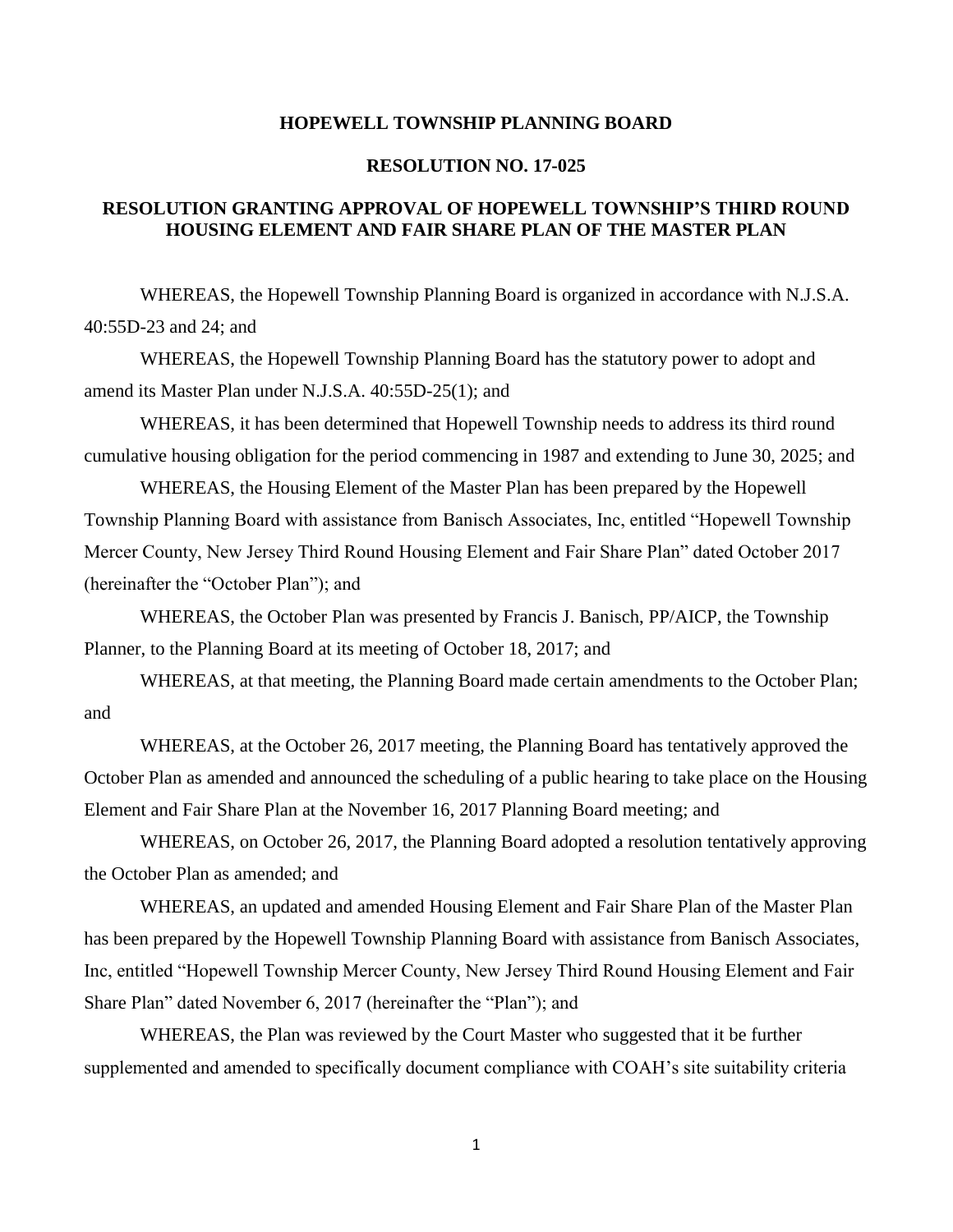for each of the targeted inclusionary sites even though this information has been thoroughly studied, examined and reviewed by the Planning Board and is already part of the public record; and

WHEREAS, the Plan has been prepared in accordance with the Municipal Land Use Law, specifically N.J.S.A. 40:55D-28b(3) and pursuant to the New Jersey Fair Housing Act, N.J.S.A. 52:27D-310, et seq,; and

WHEREAS, a public hearing on the Plan was duly noticed and held on November 16, 2017, at a regular meeting of the Planning Board; and

WHEREAS, Francis J. Banisch, PP/AICP, License No. 1686, presented the Plan to the Planning Board and the public at the November 16, 2017, meeting; and

WHEREAS, various members of the public participated in the hearing and provided their comments; and

WHEEAS, the Board has made the following findings of fact:

- 1. This Plan for Hopewell Township utilizes the Court-approved affordable housing obligation that resulted from settlement of lawsuits between Hopewell Township, Fair Share Housing Center (FSHC) and a number of interveners. The Township's affordable housing obligation per the settlement is as follows:
	- Prior round  $(1987-1999) 520$
	- Prospective need  $(2014-2024) 1,141$
	- Present need (Rehabilitation) -- 0
- 2. Hopewell Township is located in northwestern Mercer County, where it borders the Delaware River and is traversed by Interstate 95. The Township's diverse landscape spans a range from rural in the Sourland Mountain and the Hopewell Valley to suburban in the southern portion of the Township, where regional sewer service is available. It has been this infrastructure that has attracted growth to southern Hopewell, where most of the Township's affordable housing is situated. The Township of Hopewell received substantive certification of its Housing Element and Fair Share Plan from COAH on January 8, 1997.
- 3. The Plan includes a current inventory of Hopewell Township's housing units. The Plan also includes an analysis of the demographic characteristics of Hopewell Township, which data includes tables reporting population by age and sex 2010, comparison of age distribution for Township, County and State (percentage of persons 2010), persons in households 2010, comparison of persons in household for Township, County and State (% of households), persons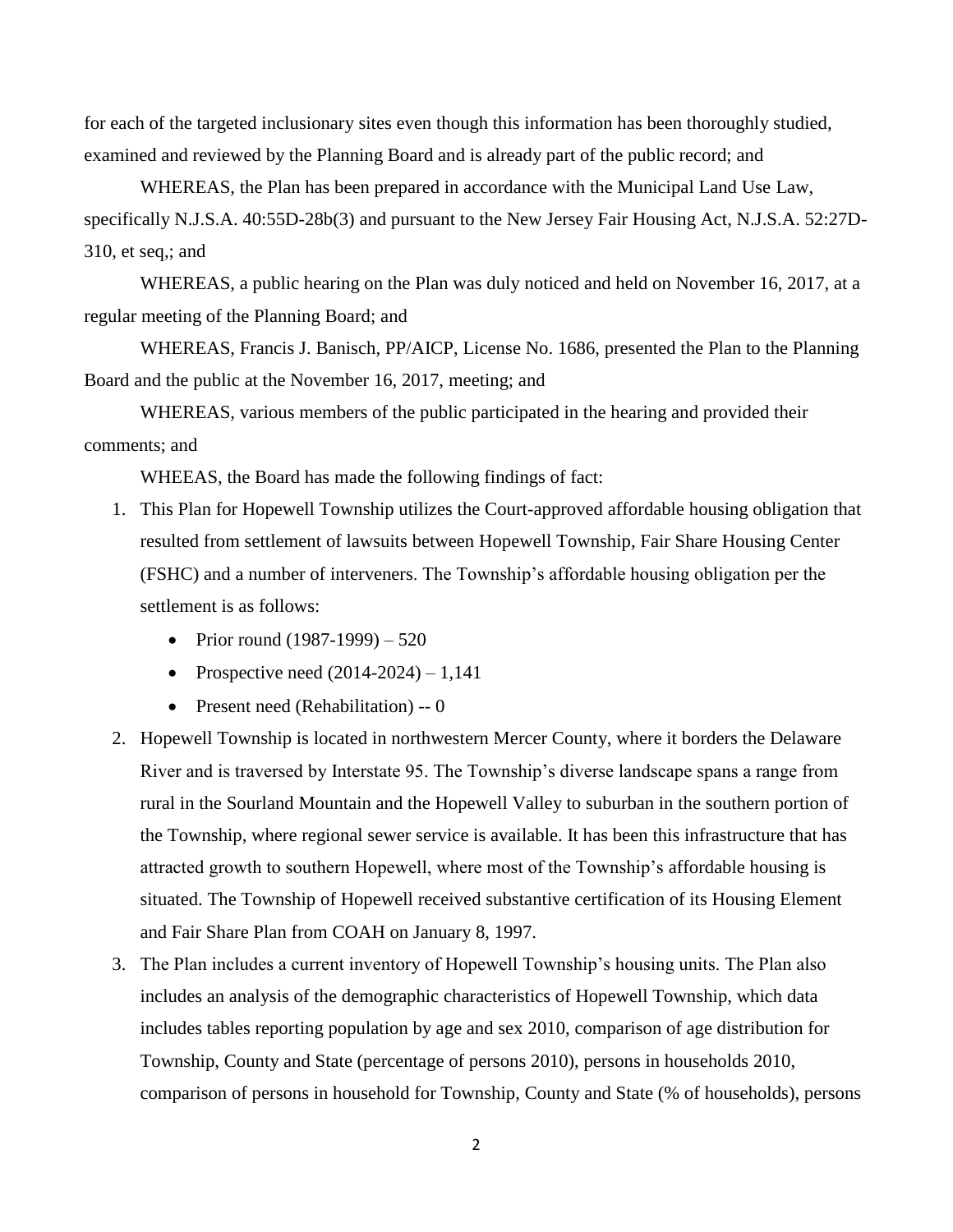by household type and relationship 2010, 2011 – 2015 income for Township, County and State, comparison of poverty status for persons and families for Township, County and State 1999 to 2011-2015, residents in current dwellings prior to 2000 for Township, County and State 2011- 2015, educational attainment for Township, County and State residents 2011-2015, means of transportation to work for Township, County and State residents 2011-2015.

- 4. The Board reviewed detailed information regarding Hopewell Township's resident population and the population's means of employment.
- 5. The Plan includes data setting forth the selected employment characteristics of Hopewell Township's resident population between 2011 and 2015 and further provides employment and wage information by industry in Hopewell Township as of 2016.
- 6. The Planning Board finds that the Housing Plan Element of the Plan does address Hopewell Township's cumulative housing obligation for the period commencing in 1987 and extending to June 30, 2025. It further finds that the Plan has been prepared pursuant to the New Jersey Fair Housing Act (N.J.S.A. 52:27D-310, et seq) which outlines the mandatory requirements for a housing plan element.
- 7. Regarding the Fair Share Plan Element of the Plan, the Planning Board has concluded that the Fair Share Plan utilizes the Court-approved affordable housing obligation for Hopewell Township and specifically finds as follows:
	- Hopewell Township delivered a total of 570 units of affordable housing during the period between 1987 and 1999 and qualified for a total of 669 affordable housing credits after the application of 99 bonus credits. This total provides 149 excess credits for the third round.
	- The Township does not have a present need (rehabilitation) obligation.
	- Hopewell Township will address the 1,141 unit third round obligation with a combination of 851 affordable units and 316 rental bonus credits. Of the 851 affordable units, 198 have already been constructed (49 at Hopewell Gardens plus 149 excess over the prior round).
	- Going forward, zoning for an additional 653 affordable units will completely satisfy the 1,141 unit third round obligation.
- 8. The municipal rental obligation is a required component of meeting the fair share obligation and is calculated at 25% of the prospective need. This calculation results in 130 rental units for the prior round (520 x .25) and 285 affordable rental units in the third round (1,141 x .25). There are a total of 170 rental units provided for the prior round, where 130 are required. 285 affordable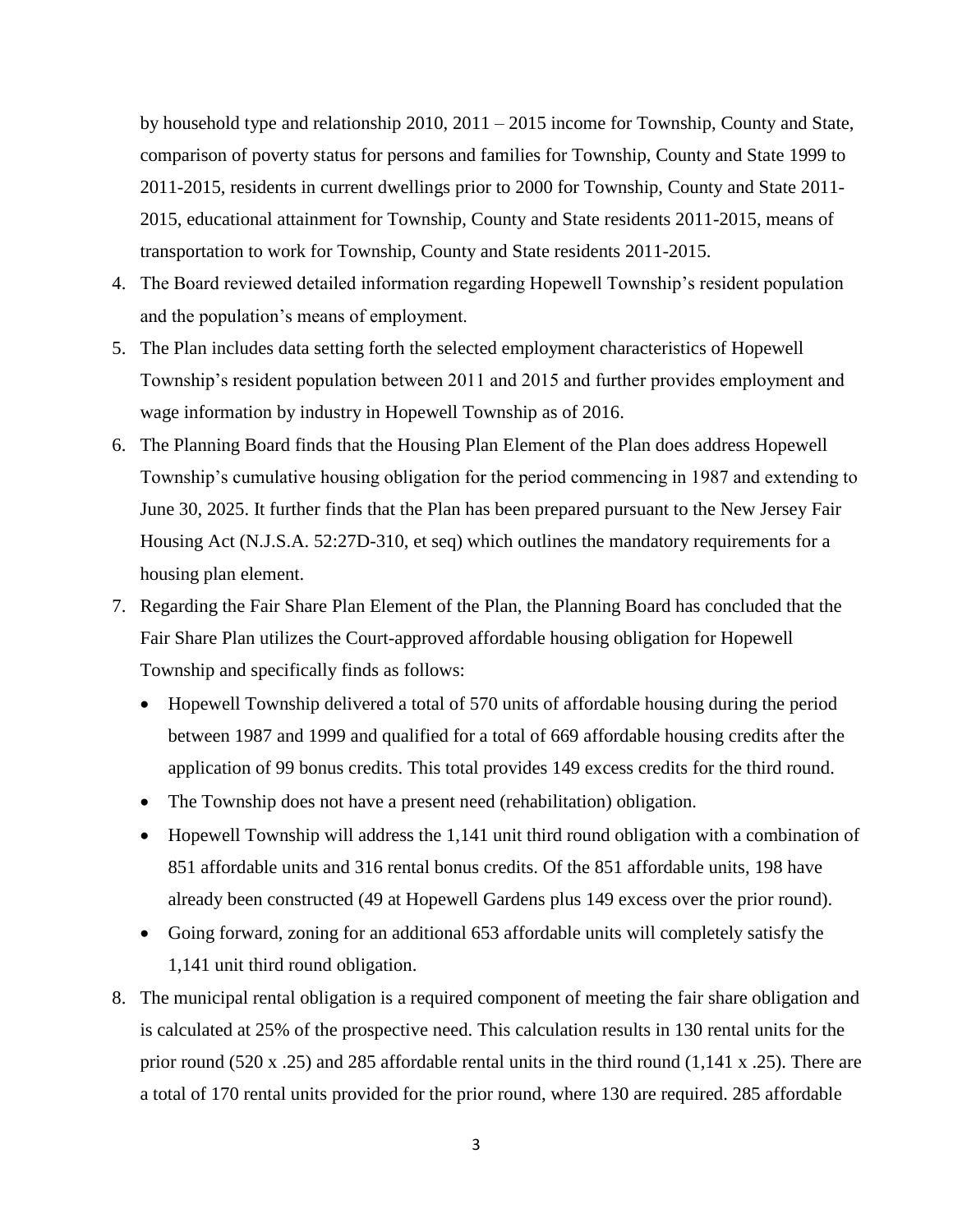rental units are required in the third round and the Plan provides for a total of 445 rental units applicable to the third round.

- 9. Regarding family units, at least 50% of the third round prospective need units must be available to families (not age restricted or group home units), requiring at least 571 family units (1,141/2).
- 10. No more than 50% of the prospective need affordable units will be moderate income units and at least 50% of the prospective need affordable units will be affordable to low income and very low income households. Additionally, 13% of the prospective need units must be affordable to very low income households (less than 30% median income). The settlement agreements with inclusionary developers require this low-moderate split and these very low income units.
- 11. The maximum number of third round prospective need units that can be age-restricted is calculated at 25% (1,141 x .25) or 285 units.
- 12. Rental bonus credits are applied as provided in N.J.A.C. 5:93-5.1, which permits bonus credits for rental units up to 25% of the prospective need. For the prior round, this rule allowed up to 130 bonus credits and for the third round the total is 285 units. The combined potential for rental bonus units is 415 for both rounds. The Fair Share Plan applies a total of 415 bonuses.
- 13. The Township Planner provided testimony and introduced exhibits as to the site suitability of those sites included in the court settlement and compliance plan, which sites are identified in the Fair Share Plan as
	- CF Hopewell/Capital Health (east side) Scotch Road, Exhibit PB-2
	- Zaitz, Exhibit PB-3
	- Enourato, Exhibit PB-4
	- Woodmont, Exhibit PB-5
	- BMS, Exhibit PB-6
	- Spread sheet of densities for each included site, Exhibit PB-7
- 14. Based on the Township Planner's testimony and documentary evidence as well as a comprehensive review of site suitability of the inclusionary sites and detailed reports which have been in the public domain regarding the site suitability of the inclusionary sites between 2015 and 2017, the Planning Board finds and concludes that each of the compliance sites is suitable for inclusionary zoning.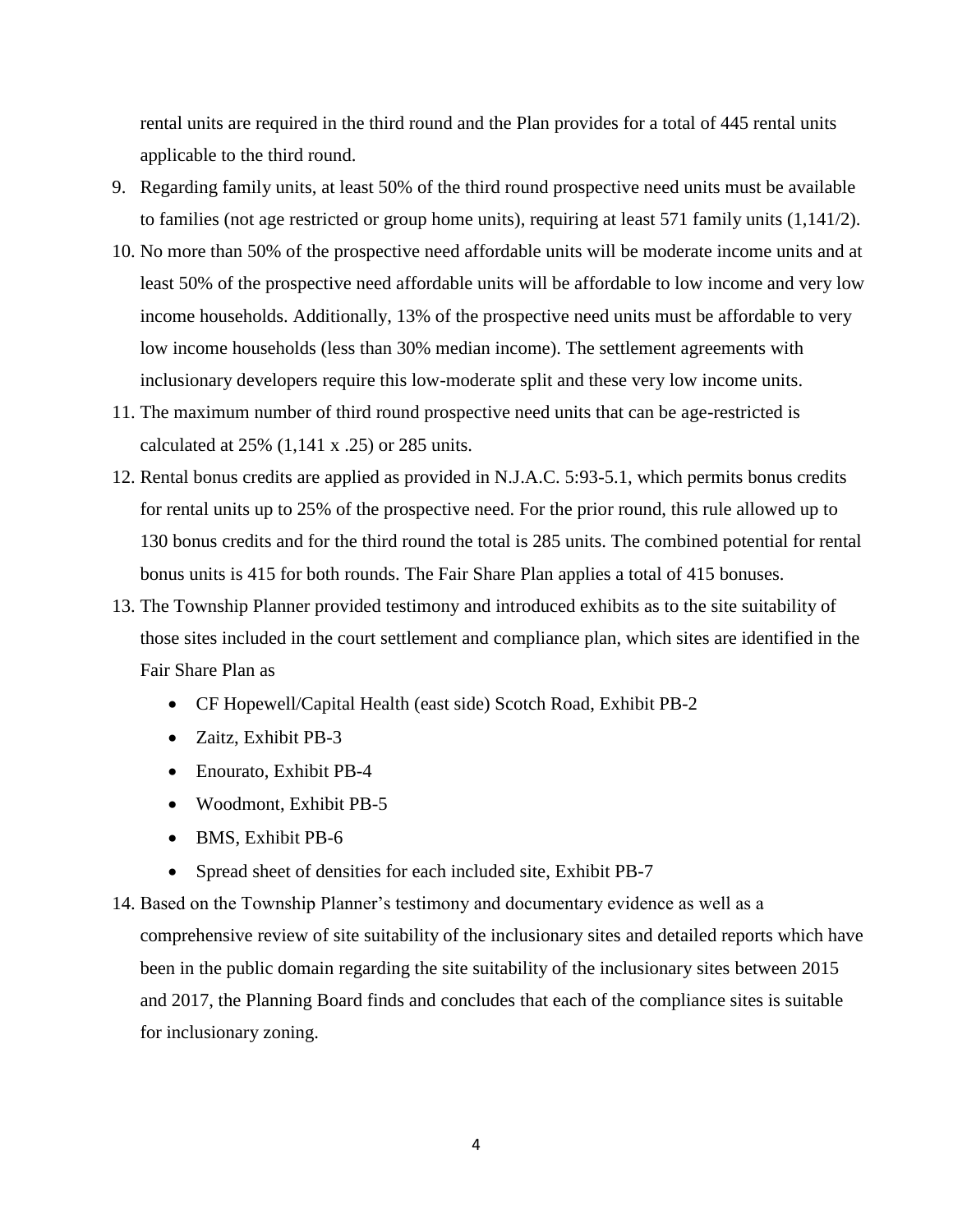- 15. Based upon the Township Planner's testimony and discussion of the exhibit marked PB-8, the Board finds and concludes that the Deer Valley property (Block 93, Lots 19, 44 & 60) is not suitable as a compliance site.
- 16. Additionally, Hopewell Township's compliance sites are well situated to accommodate the inclusionary developments from several perspectives, as follows:
	- Geographic distribution  $-5$  of the 6 compliance sites are distributed across the Township from east to west within the regional sewer service area; the  $6<sup>th</sup>$  site is the Bristol Meyers Squibb (BMS) campus, which this pharmaceutical giant has announced will be closed; given the likelihood that the site will be redeveloped for uses other than the permitted industrial uses, affordable housing will also be provided in this redevelopment node
	- Traffic access each of the compliance sites has advantageous traffic access as follows:
		- a) CF Hopewell and Capital Health have dualized 4-lane highway access to the site and direct access to Scotch Road interchange with I-95
		- b) The Enourato site has direct access to Route 31
		- c) The Zaitz, et al site has direct access to Route 31 and County Route 546
		- d) The Woodmont site has direct access to Federal City Road and the interchange with I-95
		- e) The BMS site has direct access to County Route 624 and Titus Mill Road
	- The neighborhoods where the proposed inclusionary developments are planned will be suitable for residential living and include the following land uses:
		- a) CF Hopewell/Capital Health (East Side) research, offices, hospital & medical offices
		- b) CF Hopewell (West Side) farmland (north  $\&$  south), single family residential (west  $\&$ south), hospital and offices (east)
		- c) Enourato professional offices (south), cluster housing (east), tree service (north), open space (west across Rt 31)
		- d) Zaitz et al commercial (east), moderate density residential (west & north), open space (south)
		- e) Woodmont low and moderate density residential, church, offices
		- f) BMS low and moderate density residential, research, offices

WHEREAS, based upon the foregoing information, testimony and evidence as well as the Plan, the Planning Board makes the following ultimate findings of fact and conclusions of law:

1. All jurisdictional requirements have been met.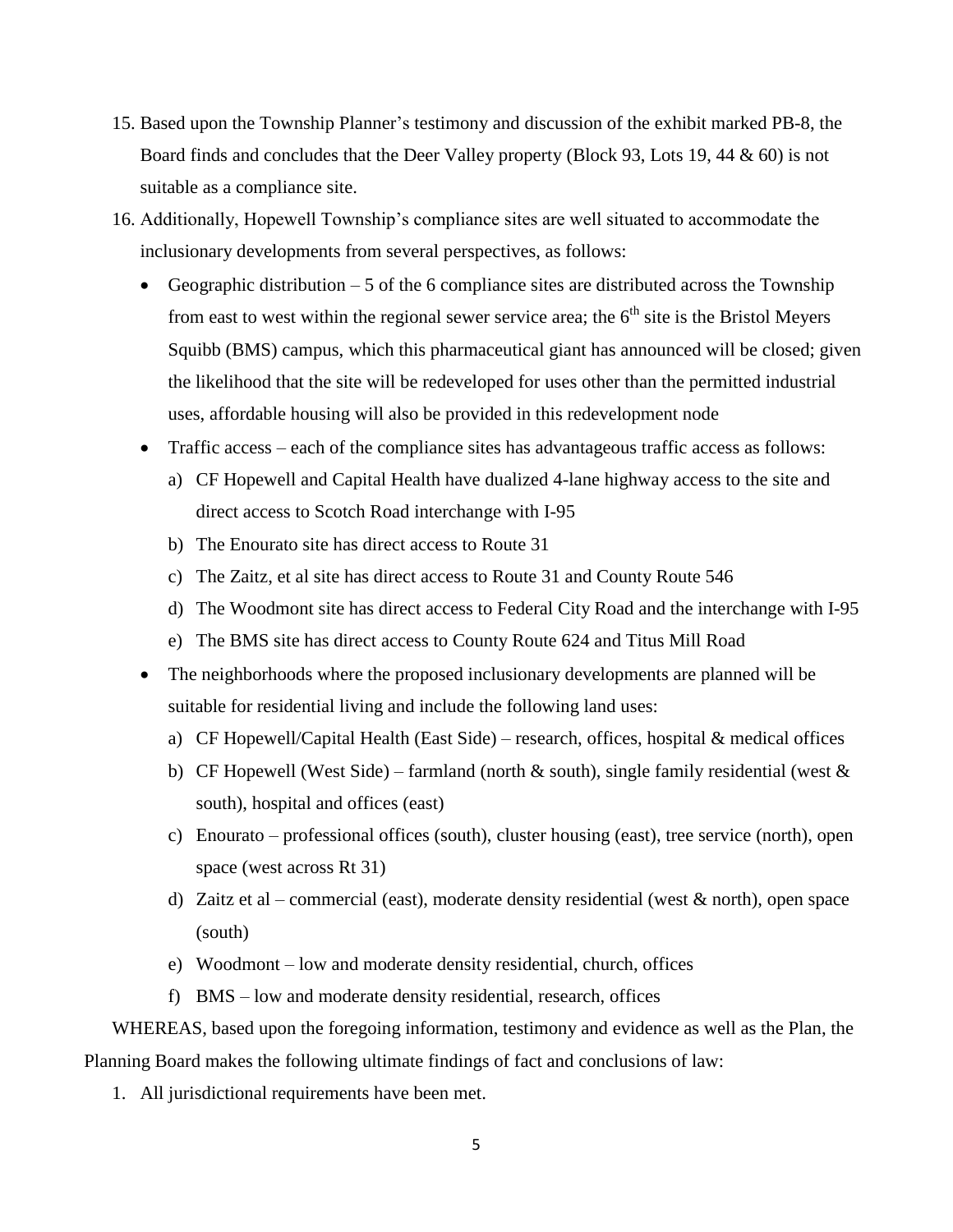- 2. The compliance sites will result in the construction of the 653 affordable units required in the Plan.
- 3. Each of the compliance sites included in the Fair Share Plan are
	- Approvable by all agencies with jurisdiction
	- Available for development with unencumbered title
	- Developable with access to water and sewer and within an existing or planned sewer service area
	- Suitable adjacent to compatible land uses, streets and consistent with the environmental policies of N.J.A.C. 5:93-4
- 4. The Planning Board finds and concludes that the Housing Element Plan of the Plan does address Hopewell Township's cumulative housing obligation for the period commencing in 1987 and extending to June 30, 2025.
- 5. The Planning Board finds and concludes that the Plan has been prepared pursuant to the New Jersey Fair Housing Act (N.J.S.A 52:27D-310, et seq).
- 6. Since the specific information relating to site suitability criteria for each of the compliance sites as testified to by the Township Planner were not included in the text of the Plan, the Planning Board finds and concludes that a public hearing on an amended Third Round Housing Element Plan and Fair Share Plan to incorporate the site suitability criteria set forth in this record should be the subject of a public hearing to take place before the Planning Board at its December 7, 2017 meeting.
- 7. In reviewing the Plan (Exhibit PB-1), the Planning Board noted typos and directed the Township Planner to correct the typos as follows:
	- Page 17, Prospective need would be for the period 1999 to 2024
	- Page 18, Table 25, the Klockner inclusionary development should be "Woodmont"
	- Page 19, Table 27, the Klockner entry should be "Woodmont"

WHEREAS, at the conclusion of the public hearing, the Planning Board took action by voting to approve and adopt the Plan identified as "Hopewell Township Mercer County, New Jersey Third Round Housing Element and Fair Share Plan" dated November 6, 2017;

NOW, THEREFORE, BE IT RESOLVED on this  $16<sup>th</sup>$  day of November, 2017, by the Planning Board of the Township of Hopewell, County of Mercer, New Jersey, that the Planning Board hereby approves and adopts the Plan entitled "Hopewell Township Mercer County, New Jersey Third Round